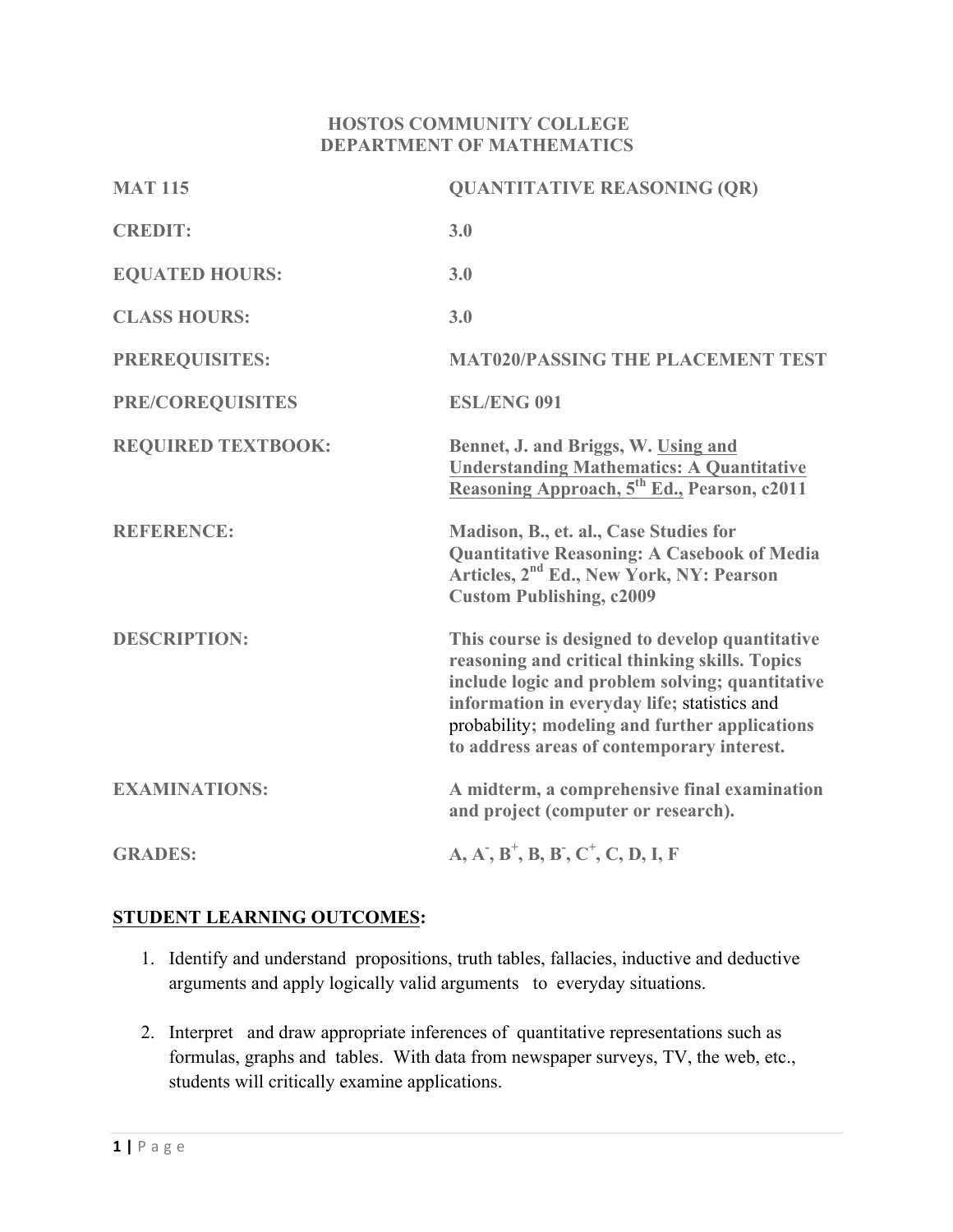- 3. Use algebraic, numerical, and graphical methods to draw accurate conclusions and solve mathematical problems involving mathematics of finance, fundamentals of statistics and probability, modeling functions, both linear and exponential.
- 4. Represent quantitative problems expressed in natural language in a suitable mathematical format such as algebraic, graphical or tabular form.
- 5. Effectively communicate quantitative analysis or solutions to mathematical problems in their own words as technical reports, written or oral.
- 6. Evaluate solutions to problems for reasonableness using a variety of means, including informed estimation, measures of center, spread or variation and probability.
- 7. Apply mathematical methods to problems in other fields of study and in a real world context. Demonstrate quantitative reasoning skills by evidence-based group project reports according to chosen fields-business, finance, economics, health, humanities, political science, and other areas of contemporary interest.

## **COURSE OUTLINE NUMBER OF WEEKS**

| <b>PART 1: LOGIC AND PROBLEM SOLVING</b> | 2 WEEKS |
|------------------------------------------|---------|
|                                          |         |

**Chapter 1 Thinking Critically 1A Recognizing Fallacies 1B Propositions and Truth Values 1C Sets and Venn Diagrams 1D Analyzing Arguments 1E Critical Thinking in Everyday Life Chapter 2 Approaches to Problem Solving 2C Problem-Solving Guidelines and Hints**

## **PART 2: QUANTITATIVE INFORMATION IN EVERYDAY LIFE 3 WEEKS**

**Chapter 3 Numbers in the Real World 3A Uses and Abuses of Percentages 3B Putting Numbers in Perspective Chapter 4 Managing Money 4A Taking Control of Your Finances 4B The Power of Compounding 4C Savings Plans and Investments\* 4D Loan Payments, Credit Cards, and Mortgages 4E Income Taxes\* 4F Understanding the Federal Budget\***